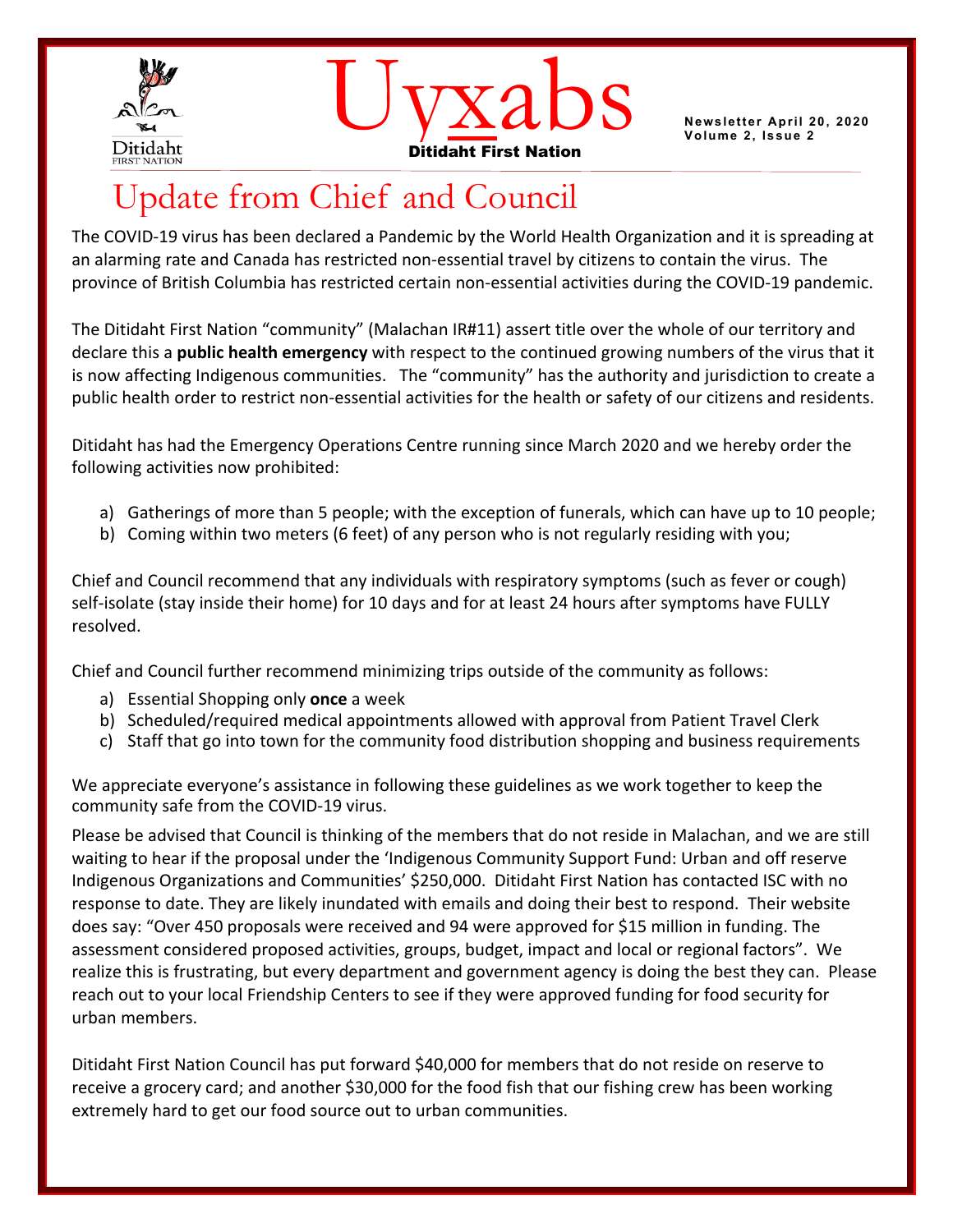# Continued - Update from Chief and Council

ISC provided some funding under the Emergency Management Assistance Program to all First Nations in British Columbia. This is to provide some initial funds for immediate costs related to Emergency Operation Centers (e.g., overtime, equipment rental), shipping of food or other necessities, continuation of essential services (e.g. that preserve life, health and basic societal functioning), social and cultural supports, and costs to meet the needs of vulnerable persons in isolation who are unable to access usual support networks. Ditidaht First Nation was given a grant for \$119,920 and we have been using these resources to keep the community safe at home by providing weekly food hampers in order to keep any trips to town to once a week; we have the Emergency Operations Centre up and running since March 16, 2020; and we have monitoring shifts at the entrance of Malachan to ensure that only those who normally reside at Malachan gain access to the community. Operation of the Nitinaht Store is for essential food items and our motel and campground have been shut down since March 2020.

There are members that usually come to do some food fishing and we wanted to let the members know that they will have access to launch their boats at Gus Bay for everyone's safety.

As of April 27<sup>th</sup>, ISC is aware of the 115 confirmed positive COVID-19 tests on First Nation reserves in Canada and the 27 confirmed cases in BC.

Let's all work together – stay home and practice social distancing when you must go out for essential services.

Please stay home and help flatten the curve.

Thank you.

Chief & Council Emergency Operations Coordinator

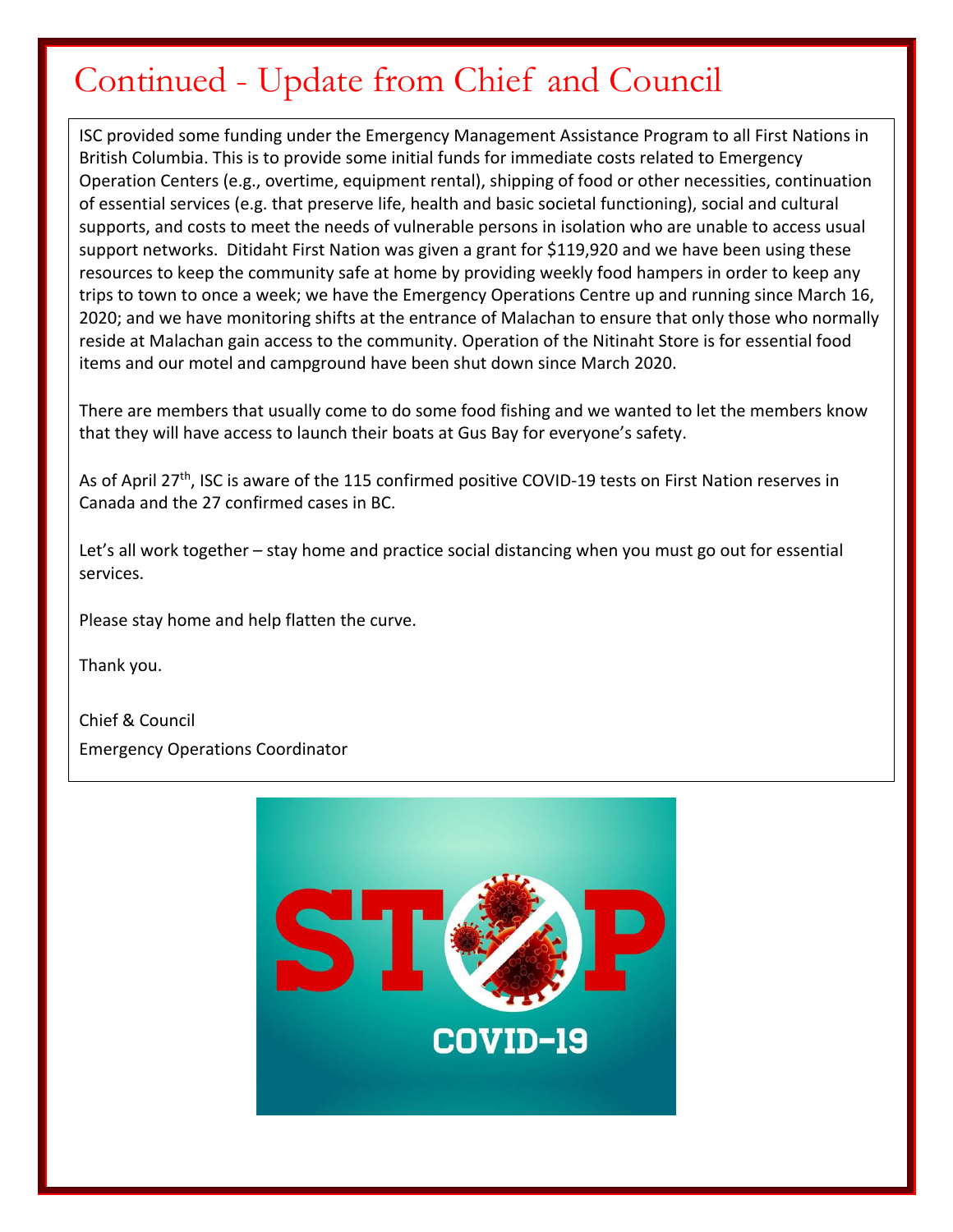# UPDATE FROM NTC EDUCATION DEPT.



# **Nuu-chah-nulth Tribal Council**

**AHOUSAHT** DITIDAHT **2IIHATIS / CIINAXINT HESQUIAHT HUPACASATH** 

HUU-AY-AHT KA: YU: 'K'T'H'/CHE: K: TLES7ET'H' MOWACHAHT/MUCHALAHT **NUCHATLAHT** TLA-O-QUI-AHT

**TOQUAHT TSESHAHT UCHUCKLESAHT** YUUt.U?It.?ATH

P.O. BOX 1383 PORT ALBERNI, BC **V9Y 7M2** 

Tel: 250.724.5757 Toll-free: 1.877.677.1131 Fax: 250.723.0463

To NTC Students, families, and First Nations offices,

#### RE: 2020 Graduation and Scholarship Ceremony

On behalf of the Nuu-chah-nulth Tribal Council we would like to acknowledge the continued efforts and resilience of Nuu-chah-nulth students in post-secondary and K-12 education and their families who are enduring the challenges presented by the COVID-19 pandemic. This has proven to be a difficult time as public health directives from BC's Provincial Health Officer include social distancing which has prevented School Districts and Post-secondary institutions from delivering education services in classroom settings.

In addition, BC's Public Health Officer has placed restrictions on gatherings of people for events of over 50 people at a time. This has prevented families from coming together to celebrate and to provide support to one another during a difficult time. Please know that we are sympathetic, and we are all enduring these challenges together.

The Nuu-chah-nulth Tribal Council recognizes the seriousness of COVID-19 and the dangers that it presents to our families and our communities. NTC's President, Judith Sayers, NTC's Vice-president, Mariah Charleson, and the NTC's Board of Directors have met to determine the safety of proceeding with the 2020 NTC Graduation and Scholarship Ceremony. The Nuu-chah-nulth Tribal Council has come to the difficult decision to postpone the 2020 NTC Graduation and Scholarship Ceremony until further notice.

This postponement comes after consideration of the possible risks to the health of NTC students, graduates, families and communities as we act to reduce the possibility of transmission of COVID-19.

Please keep in mind that these measures are necessary and are temporary while we do our part to prevent the spread of COVID-19. NTC will continue to provide supports for students in both the K-12 and post-secondary system as we navigate this pandemic and will provide further updates as they become available.

It is regrettable that we will not be gathering as planned. We all look forward to a time when we will be able to gather to recognize the achievements, brilliance, talents and the strength of Nuu-chah-nulth students and to show our appreciation for their gifts and achievements.

Sincerely,

lan Caplette, Director of Education, Training & Social Development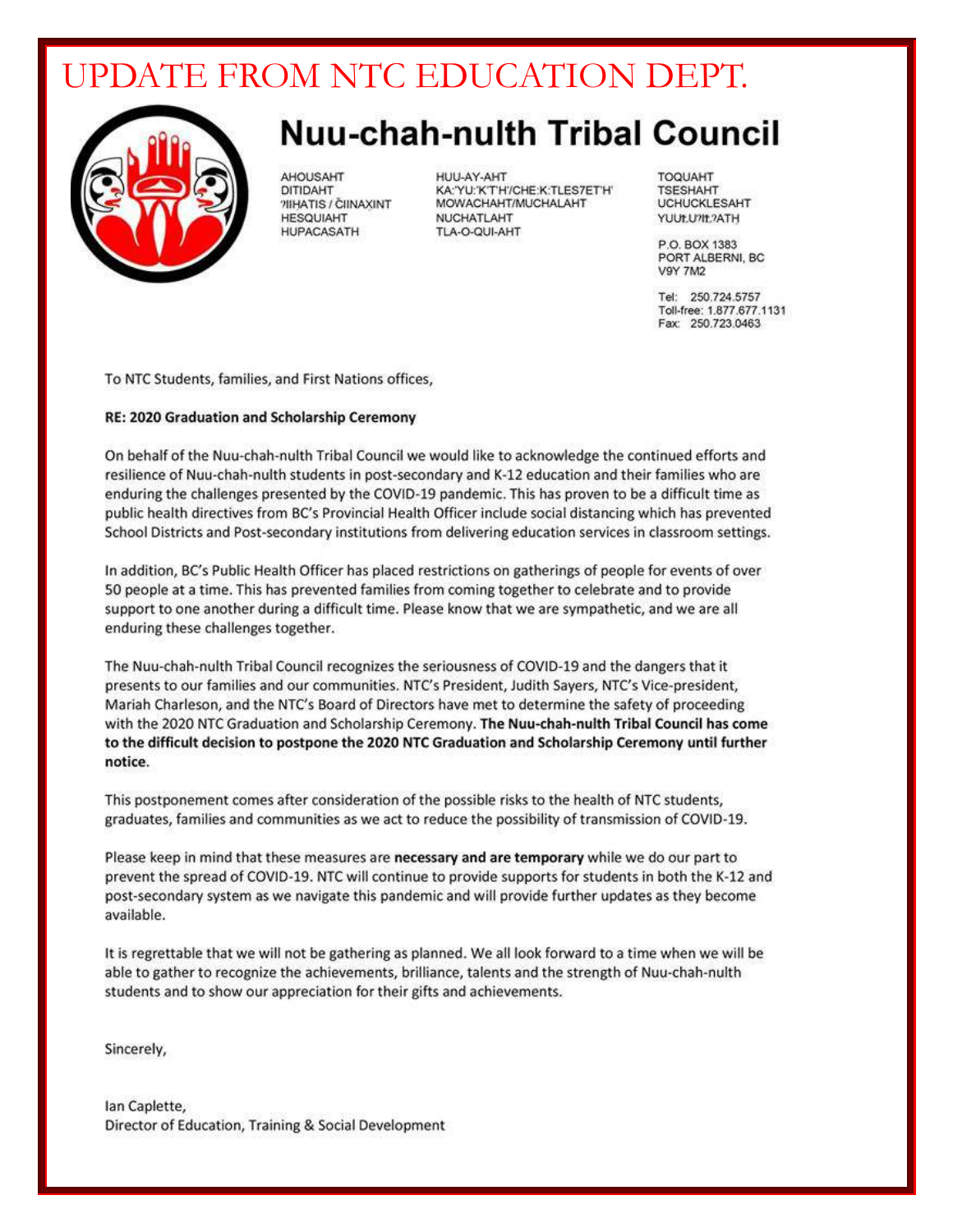# UPDATE FROM THE DITIDAHT SCHOOL

Since the closure of DCS, students and staff have shifted to online and distance learning. Primary students are receiving a work package each week, and high school students are enrolled in classes through Google Classroom. In order to make sure all our high school students have access to their online lessons and materials; we have provided a laptop to students who require access to technology. We understand that this is a challenging time and in response to this atypical situation, we have modified learning expectations in each class to support students adjusting to their new learning environment. Our hope is that students and families will participate in distance learning to the best of their abilities.

In addition to online classes and learning packages, DCS has provided a \$5000 contribution to help with community shopping. We have also made counseling services available 7 days a week, and all students and parents are able to communicate with teaching staff online for guidance and support. This new path of education has been a learning curve for everyone, and we thank the community for their patience and understanding at this time. If you have any questions, concerns, or suggestions please email Emily at maclennane@ditidahtschool.ca. If you are interested in the language program, please check out learnditidaht.ca

# Treaty Update

The Ditidaht treaty table reached a milestone June 2019 having signed an Agreement in Principle (AIP). The AIP is largely drafted in final agreement language and is accompanied with three framework agreements respecting co-management on key subject matters, including engagement on provincial decisions, management of the Pacific Rim National Park reserve, and environmental assessment.

After taking the month of July off from negotiations, we were keen to return to the table to commence Stage 5 negotiations on the Treaty, but negotiations were suspended in September when the federal election was called. For the first time ever all negotiation work across Canada was suspended from September through November.

During that time period we continued internal work in terms of formulating positions and doing background work to prepare for the resumption of negotiations on chapters like provincial parks, provincial and federal environmental assessment, the framework and approach to the engagement side agreement, co-management for federal parks, and initial strategies and visioning for the marine side table.

The Parties resumed negotiation meetings in December and have since then been furthering their approach on substantive matters such as the Federal Parks Side Agreement, dealing with marine management issues, and preparing for negotiating the Engagement Side Agreement with the Province.

We are now negotiating the final issues in Stage 5 of the BC Treaty Process.

For further information, please contact treaty chief negotiator G. Jack Thompson at 1-888-745-3366.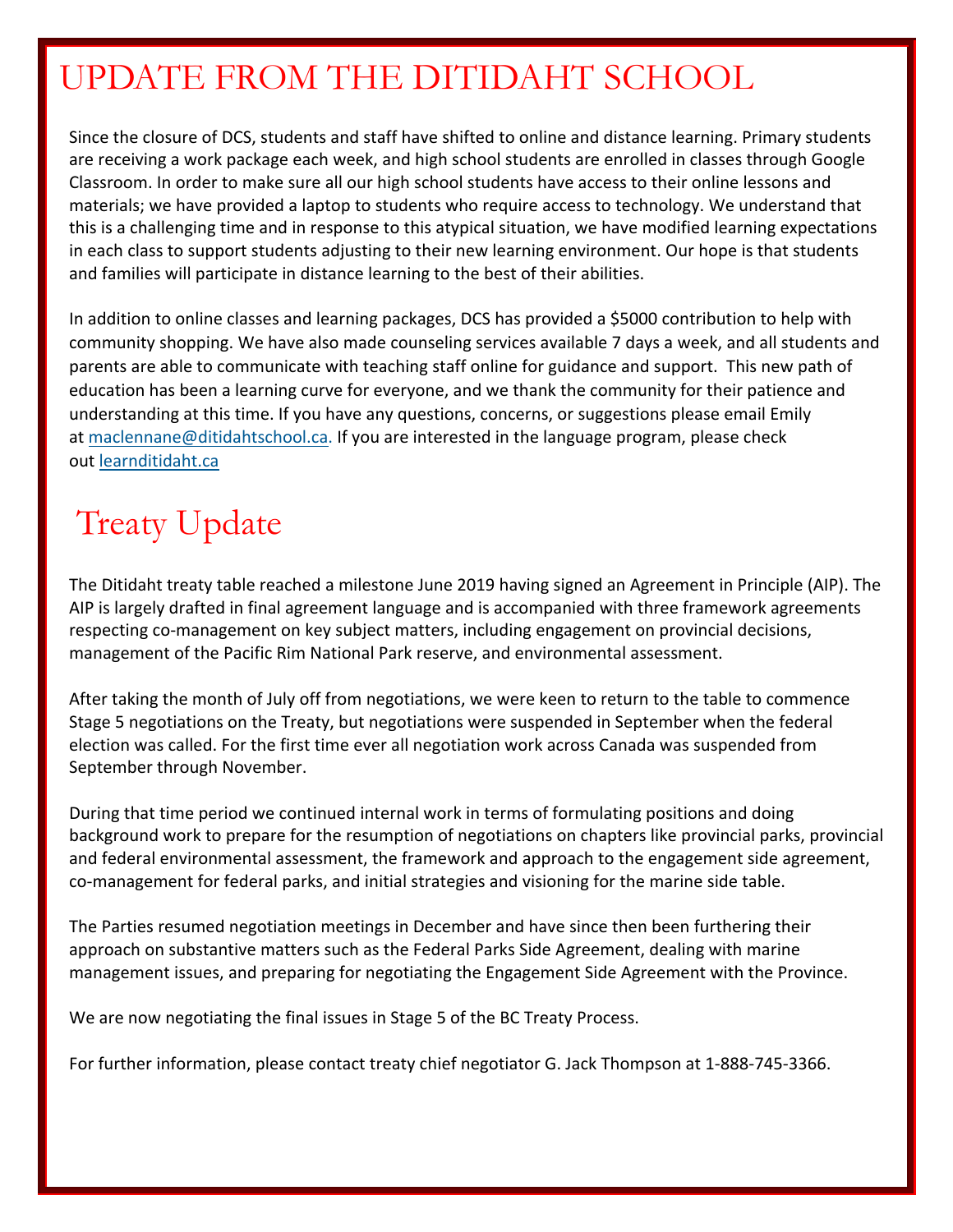# THANK YOU

A special thank you to all our members, our staff who have been working above and beyond for our nation as we work through these unprecedented times. All of this is new to each and every single one of us.

Please be kind to your neighbors, family and the staff as they are all doing what they can to assist all membership during this time. The Chief and Council are working with many parties on trying to get the resources they can for our membership, and we need to acknowledge that it all takes times.

Jeneen Hunt, thank you so much for wearing several different hats for our community and assisting us in getting the members in and out of the community help. Karen Mack, thank you for working on the gift card distributions, they are definitely a help to many of our members. Fisheries crew, Darryl Tate, Paul Sieber and Garret Edgar thank you for all your hard work on food fishing for the members. This is a timeconsuming job, and sometimes not in the best weather conditions. Thank you.

Let's all stay strong, work together and help each other out while we work our way through these times.





|                                                                                                                                                         | Date modified: 2020-04-15                                                                                                                                                                                          |
|---------------------------------------------------------------------------------------------------------------------------------------------------------|--------------------------------------------------------------------------------------------------------------------------------------------------------------------------------------------------------------------|
| <b>SERVICE CANADA</b>                                                                                                                                   |                                                                                                                                                                                                                    |
| <b>READY TO HELP</b>                                                                                                                                    |                                                                                                                                                                                                                    |
|                                                                                                                                                         |                                                                                                                                                                                                                    |
|                                                                                                                                                         | We are ready to help Canadians through the COVID-19<br>outbreak. For a complete list of programs, services and<br>resources available through the Government of Canada<br>visit: Canada.ca/coronavirus             |
| Canada COVID-19 Support App<br>Canada<br>Get the Canada COVID-19 app (iOS or Android) for COVID-19 information,<br>recommendations, and resources.<br>ङ |                                                                                                                                                                                                                    |
| <b>CANADA</b><br><b>EMERGENCY</b><br><b>RESPONSE</b><br><b>BENEFIT (CERB)</b>                                                                           | Automated help line: 1-833-966-2099<br>Q<br>Service Canada CERB call centre: 1-833-699-0299<br>CRA My Account and CERB call centre: 1-800-959-8281<br>c<br>Canada.ca/en/services/benefits/ei/cerb-application.html |
| <b>EMPLOYMENT</b><br><b>INSURANCE (EI)</b>                                                                                                              | <b>Applications on or after March 15</b><br>o<br>Automated help line: 1-833-966-2099<br>Service Canada CERB call centre: 1-833-699-0299                                                                            |
|                                                                                                                                                         | Applications prior to March 15<br>Service Canada EI call centre: 1-800-206-7218<br>TTY: 1-800-529-3742                                                                                                             |
|                                                                                                                                                         | c<br>Canada.ca/en/services/benefits/ei.html                                                                                                                                                                        |
| <b>CANADA</b><br><b>SUMMER JOBS</b>                                                                                                                     | 1-800-935-5555 (TTY: 1-800-926-9105) or your<br>o<br>funding representative                                                                                                                                        |
|                                                                                                                                                         | Canada.ca/en/employment-social-development/<br>ĉ<br>services/funding/canada-summer-jobs.html                                                                                                                       |
| WORK-SHARING<br>& TEMPORARY                                                                                                                             | 1-800-367-5693 (TTY: 1-855-881-9874)<br>Q                                                                                                                                                                          |
| <b>FOREIGN WORKER</b><br><b>PROGRAM</b>                                                                                                                 | Canada.ca/en/employment-social-development/<br>c<br>corporate/notices/coronavirus.html                                                                                                                             |
|                                                                                                                                                         | Work-Sharing:<br>EDSC.DGOP.TP.REP-RES.WS.POB.ESDC<br>@servicecanada.gc.ca                                                                                                                                          |
| <b>NEW HORIZONS</b><br><b>FOR SENIORS</b><br><b>PROGRAM</b>                                                                                             | 1-800-277-9914 and select "0"<br>$\mathbf{C}$<br>(TTY: 1-800-255-4786)                                                                                                                                             |
|                                                                                                                                                         | Canada.ca/en/employment-social-development/<br>services/funding/new-horizons-seniors-<br>community-based.html                                                                                                      |
|                                                                                                                                                         | Western Canada and Territories Region<br>(BC, AB, SK, MB, YT, NWT, NU)<br>W-T-NHSP-PNHA@servicecanada.gc.ca                                                                                                        |
|                                                                                                                                                         | Service<br>Canadä                                                                                                                                                                                                  |